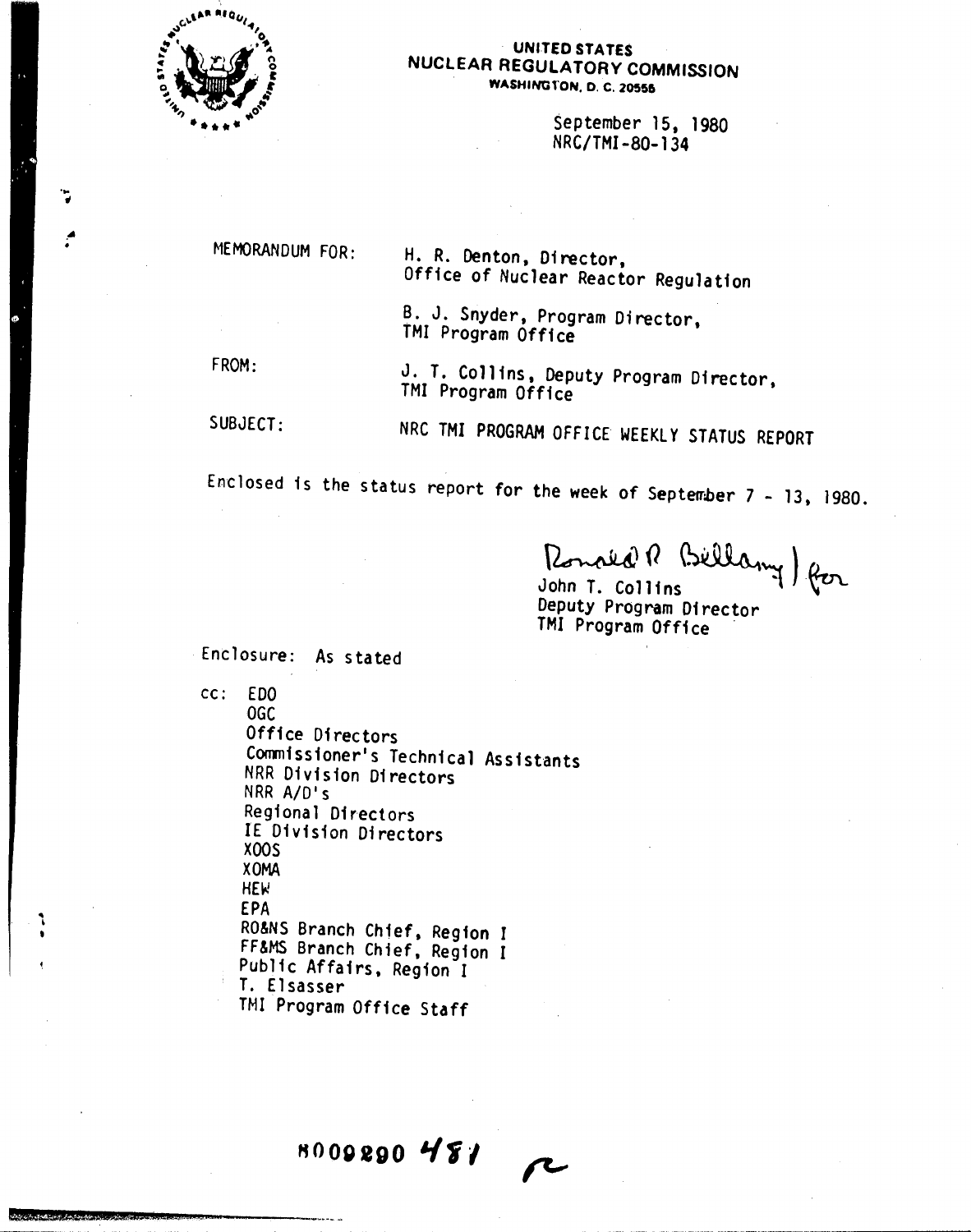# NRC TMI PROGRAM OFFICE WEEKLY STATUS REPORT

Week of September 7 - 13, 1980

Plant Status

Core Coo11ng Mode: Cyclic natural circulation in the "A" reactor coolant system (RCS) loop via the "A" once through steam generator (OTSG), steaming to the main condenser, and RCS loop-A and B cyclic natural circulation to reactor building ambient.

Available Core Cooling Modes: OTSG "B" to the main condenser; long-term cooling "B" (OTSG-B); decay heat removal.

RCS Pressure Control Mode: Standby Pressure Control (SPC) System.

Backup Pressure Control Mode: Makeup system in conjunction with letdown flow (Emergency use only due to suspected leaks in the seal injection system).

Major Parameters (As of 0500, September 11, 1980) (approximate values) Average Incore Thermocouples: 136°F Maximum Incore Thermocouple: 179°F

RCS loop Temperatures:

| Hot Leg                                                                          | $132$ °F     | 136°F                   |
|----------------------------------------------------------------------------------|--------------|-------------------------|
| $\begin{pmatrix} 0 & 1 & 1 \\ 0 & 1 & 1 \\ 0 & 0 & 0 \\ 0 & 0 & 0 \end{pmatrix}$ | 89°F<br>84°F | $98^{\circ}$ F<br>106°F |

RCS Pressure: 95 psig (DVM) 89 psig (Heise)

Pressurizer Temperature: 87°F

Reactor Building: Temperature: 81°F Water level: Elevation 290.5 ft. (8.0 ft. from floor) via penetration 401 manometer  $P$ ressure:  $-0.2$  psig (Heise) Concentration:  $5.0 \times 10^{-4}$  uCi/cc (Kr-85)

## Environmental & Effluent Information

" I 1. Liquidieffluents from TMI-1 released to the Susquehanna River, after processing, were within the limits specified in Technical<br>Specifications.

2. No liquid effluents were discharged from TMI-2.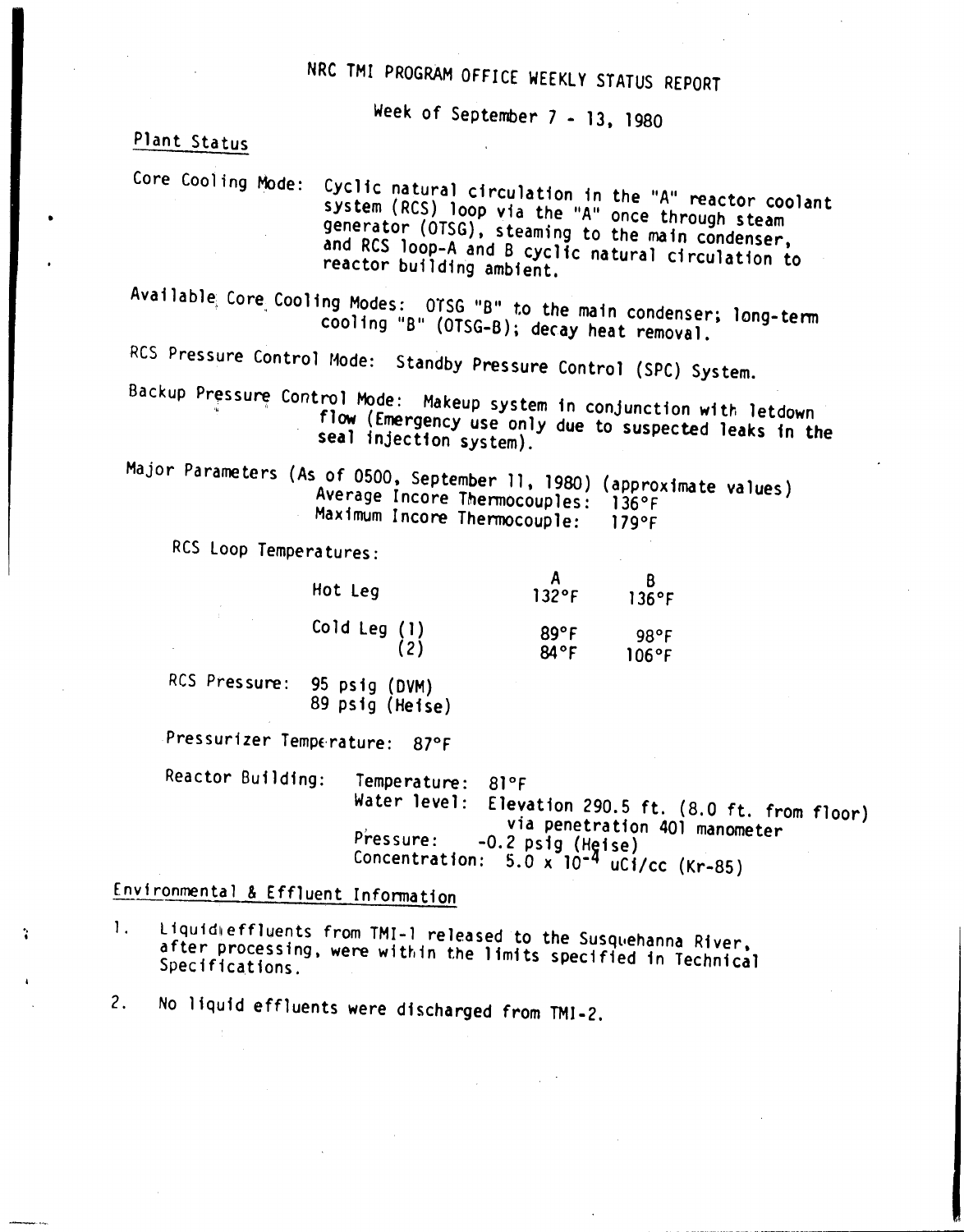- 3. EPA Environmental Data. Results from EPA monitoring of the environment around the 1MI site were as follows:
	- The EPA measured Kr-85 concentrations ( $pC1/m^3$ ) at several environmental monitoring stations and reported the following

| Location           | August 29 - September 5, 1980<br>$($ p $C17$ m $3$ T |
|--------------------|------------------------------------------------------|
| Bainbridge         | 22                                                   |
| Goldsborc          | 31                                                   |
| Observation Center | 27                                                   |
| Middletown         | 26                                                   |
| Hill Island        | 26                                                   |

.'

t'

All of the above levels of krypton-8S are considered to be background levels.

- No radiation above nonnally occurring background levels was detected in any of the samples collected from the EPA's air and gamma rate networks during the period from September 3 through September 11, 1980.
- 4. NRC Environmental Data. The following are the NRC air sample analytical results for the onsite continuous air sampler:

| Sample | Period                           | $I-131$<br>$Cs - 137$<br>$(uCi/cc)$ $(uCi/cc)$ |
|--------|----------------------------------|------------------------------------------------|
| HP-232 | September 3 - September 10, 1980 | $\leq 6.8$ E-14 $\leq 6.8$ E-14                |

No reactor related radioisotopes were detected.

- 5. Licensee Radioactive Material and Radwaste Shipments. The following
	- On Monday, September 8, 1980, a Unit 2 reactor coolant sample was shipped to Babcock and Wilcox (B&W), Lynchburg, Virginia.
	- On Thursday, Sertember 11, 1980, a box containing Unit 2 air  $\sim$   $\sim$ sample filter and smear papers was sent to Teledyne Isotopes, Westwood, New Jersey.

### Major Activities

1. EPICOR II System. The work items scheduled for the outage are complete. The system will stay in a standby mode until sufficient waste water has accumulated to justify a restart.